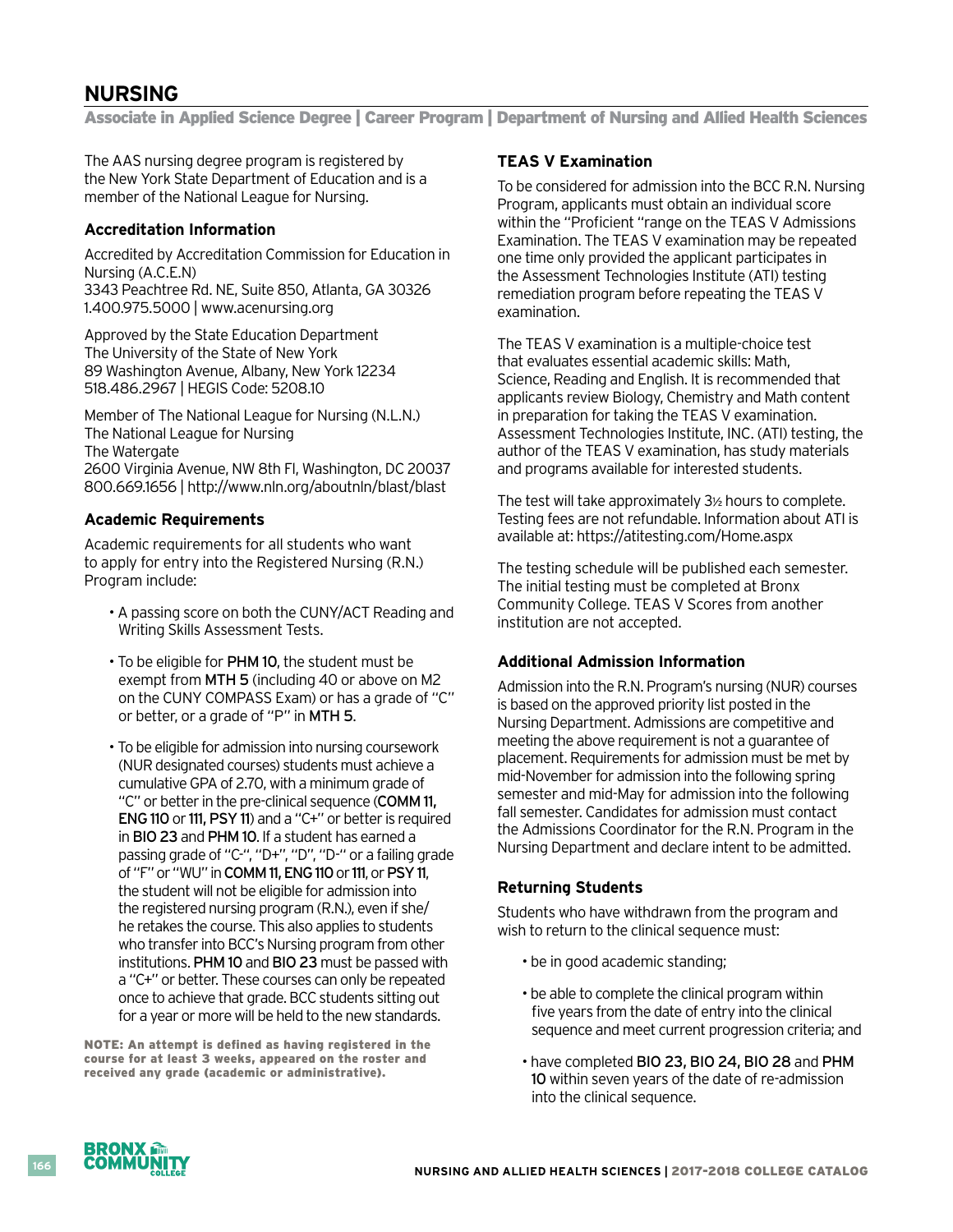• BCC students absent for one year or more will be held to the new standards.

A returning student who cannot meet the time requirements as stated above must reapply to the program and be subject to the current admission criteria.

## **Transfer Students**

Transfer students from other institutions must be in good academic standing. Students who are on academic probation, have failed out of a nursing program, or have been dismissed (ethical, integrity or safety issues) from any nursing program at a previous school are not eligible for admission to the BCC Registered Nursing (R.N.) Program.

The nursing program does not accept transfer credits for nursing or pharmacology courses taken at other colleges. In addition, Biology courses that are seven or more years old will not be accepted by the nursing program. Transfer grades are not posted on the BCC transcript and must be provided at the student's request to the College's Office of Admission and sent to the nursing program for entry into the nursing student's file.

Any student transferring in credits from another accredited college cannot receive a combined total of more than 30 credits of advanced standing and/or examination.

### **Advancement into The Nursing Clinical Sequence**

Effective in the Fall 2009 semester, in order to advance into nursing clinical sequence, students must provide documentation for one of the following categories:

- 1. U.S. Citizenship.
- 2. Permanent Residency.
- 3. International Student with F1 Status.
- 4. Granted Asylum, Refugee Status, Temporary Protected Status, Withholding of Removal, Deferred Enforced Departure, or Deferred Action Status by the U.S. government.

The Department of Nursing offers instruction in clinical experience in a variety of hospitals, healthcare facilities and community agencies in the Bronx and easily accessible areas in other boroughs.

The clinical sequence is run as a day program. We do, however, often offer some of the nursing courses during the evening based on an assessment of students needs. The need is reviewed every semester. There is no guarantee that courses will be offered every semester during the evening.

## **Criminal Background Checks**

Current laws generally permit a state licensing board or agency to deny a license to practice nursing if the applicant has been convicted of a felony or other specified crime. Like many state licensing boards, the Office of the Professions of the New York State Education Department requires that a criminal background check be conducted prior to granting a license to practice nursing.

The Department of Nursing and Allied Health Sciences at Bronx Community College does not require a criminal background check for admittance, but the department's educational requirements include placement at one or more hospitals or other off-campus clinical training sites. These sites frequently require a student to undergo a criminal background check before the student can be placed for clinical training. If, based upon the results of a criminal background check, the site determines that a student's participation in its clinical training program would not be in the best interest of the site, the site may deny that student admission to the training program. Even if the student has already begun the placement when the results are received, the site may elect to dismiss the student, regardless of the student's performance while in the training program. Each clinical training site that requires a criminal background check sets its own standards and procedures and you may be asked by the site to pay the cost of the background check. Please note that if a clinical training site determines that you may not take part in its training program based on the results of a criminal background check, you may be unable to complete your course requirements and to continue in the nursing program. It is important for you to consider this before you enroll in the nursing program. Bronx Community College has no obligation to refund your tuition or fees or to otherwise accommodate you in the event you are ineligible to complete your course requirements based on the results of a criminal background check, or if you are denied a license to practice nursing.

Please note that some of the facilities used by the nursing department may require screening for substance abuse. If this is a mandate of the clinical facility the student must comply. Failure to comply or a positive finding will result in the student having to withdraw from the nursing courses they are registered in at the time of the finding. No alternate clinical placement will be done.

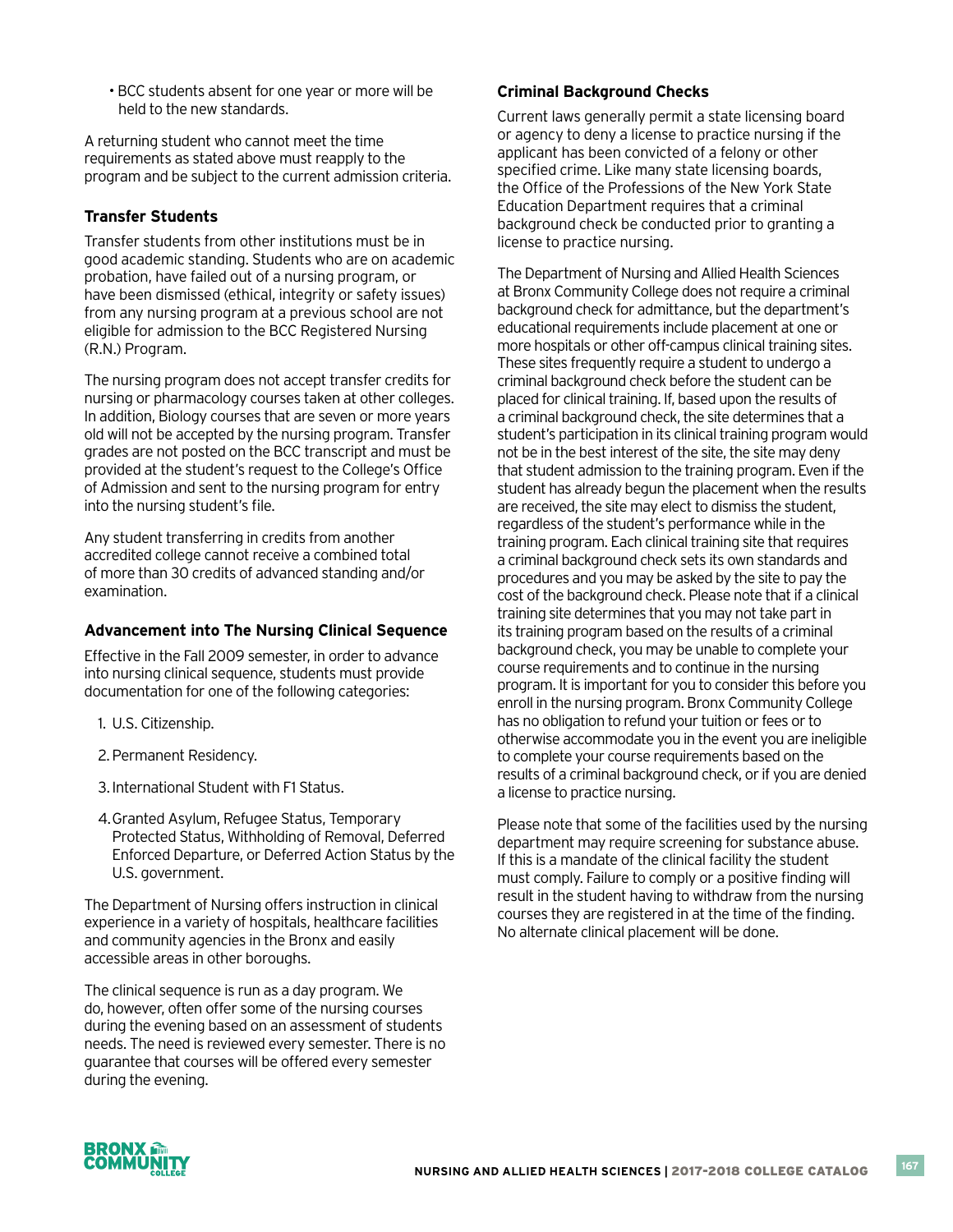### **Legal Limitations for State Licensure**

A student who has charges pending or has ever been convicted of a felony or misdemeanor and/or has been found guilty of professional misconduct, unprofessional conduct or negligence may enter the nursing program. The student may sit for the professional licensing examination after completing the program. However, the student may or may not be rendered a permit to practice and/or receive the registered professional nurse license following review of the student's Application for License and First Registration by the Regents of the University of the State of New York.

# **Basic Life Support (BLS)**

Certification by the American Heart Association is required of all nursing students and must remain current. Health clearance for Nursing must be completed each semester.

### **Health Requirements**

The nursing program requires a specific detailed physical examination that exceeds the college requirements for physical examination and immunizations. These requirements comply with the New York State Department of Health regulations and must include immunization papers. The physical examination form is available in the Nursing Department.

Students who become ill, disabled or pregnant during clinical enrollment must provide current medical clearance before continuing the clinical portion of the program.

Students with disabilities must notify the disAbilities Services Office in Loew Hall, room 215, before any accommodation in a specific nursing course can be considered.

All nursing students must meet special health requirements to practice in clinical agencies.

### **Progression Requirements**

- PHM 10, BIO 23, BIO 24 and BIO 28 must be taken within seven (7) years of the clinical sequence.
- All nursing (NUR) courses required for graduation must be passed with a grade of "C+" or better within five years of entry into the clinical sequence.
- Students must obtain a grade of C or better in supporting BIO courses (BIO 24, BIO 28), Students may repeat BIO 24 and BIO 28 once to attain a grade of C or better.
- NUR 101 may not be repeated. Students who do not earn a "C+" or better may not continue in the program.
- The following courses must be passed with a grade of "C+" or better: NUR 100, NUR 201, NUR 301, NUR 401, and NUR 402. A student may repeat one of these courses a maximum of one time in order to earn a "C+" or better.
- When a student receives a grade of "C", "C-","D+", "D", "D-", "F", "WU" or "FIN" in NUR 100, NUR 201, NUR 301, NUR 401, or NUR 402 and repeats the course and earns a grade of "C+" or better, the first grade will be converted to an "NC" ("No Credit"). This policy may only be applied once.

NOTE: An attempt is defined as having registered in the course for at least 3 weeks, appeared on the roster and received any grade (academic or administrative).

# **NCLEX-R.N. Examination**

Graduates of the Nursing program are eligible to take the R.N. Licensure Examination (NCLEX-R.N.) given by the State of New York. Nursing students are required to pay for the NCLEX-R.N. Examination. The cost is approximately \$335.

### **Additional Requirements**

Substance abuse screening and a criminal background check may be required of students by certain clinical agencies. Positive findings will result in dismissal of the student from that agency and, as a result, the student must withdraw from the associated clinical course. The student must resolve the matter in a satisfactory manner before re-registering in the clinical course would be possible.

### **Transfer and Articulation**

The Nursing AAS degree program articulates with SUNY Empire State College, Lehman College, Mercy College, and CUNY School of Professional Studies (SPS). Eligible graduates may also transfer credits to other senior colleges in The City University of New York or enroll in other colleges to continue study for baccalaureate and higher degrees.